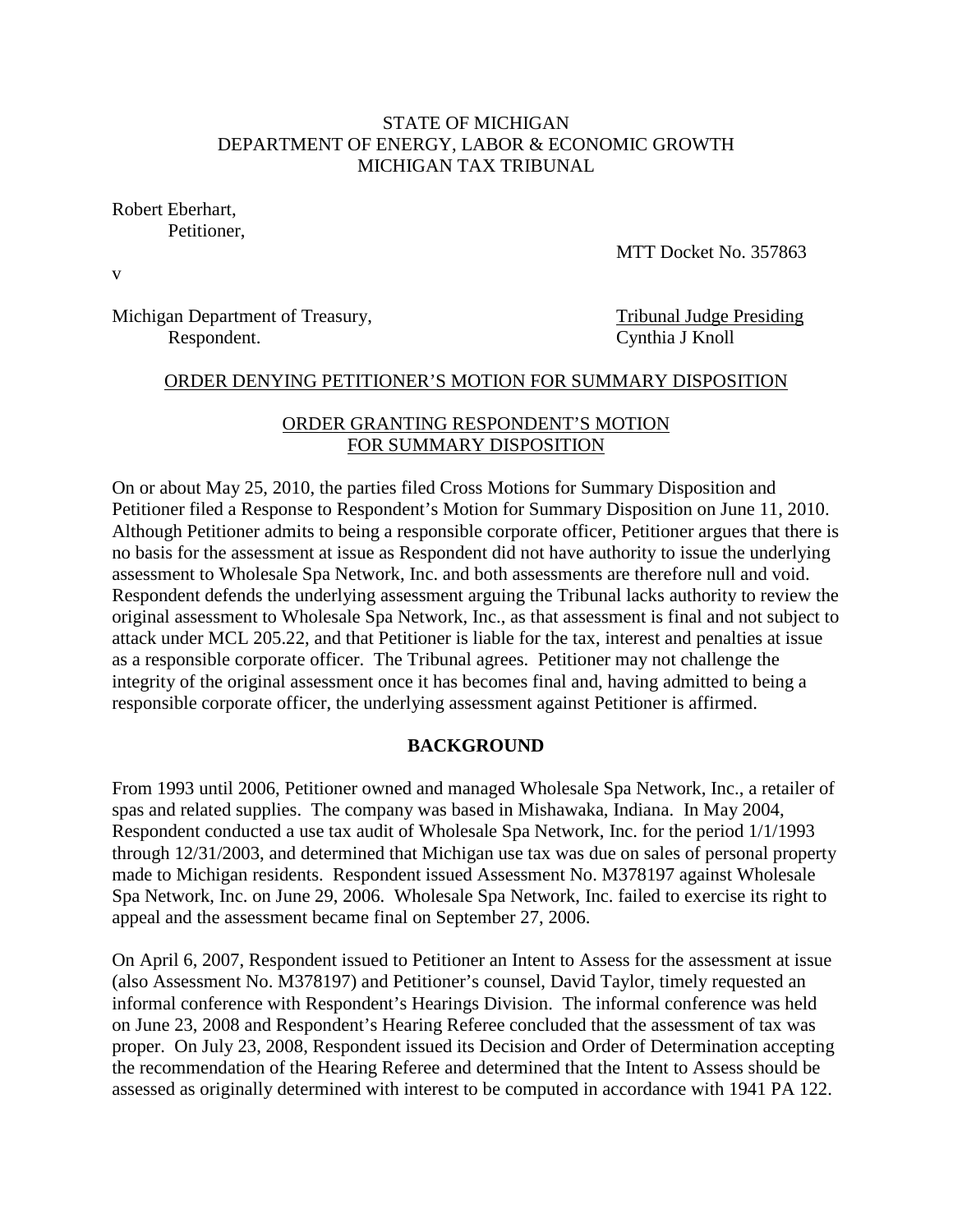MTT Docket No. 357863 Order, Page 2 of 5

As a result, a Bill for Taxes Due (Final Assessment) was issued on August 5, 2008, in the amount of \$152,602.00 plus interest of \$93,780.57 and Petitioner filed this appeal with the Tribunal on September 9, 2008.

## **PETITIONER'S CONTENTIONS**

Petitioner requests the Tribunal grant Summary Disposition in its favor pursuant to MCR  $2.611(C)(4)$  on the basis that the Tribunal lacks jurisdiction of the subject matter. Petitioner contends that "Respondent's Use Tax Assessment # M378197 in all its forms and directed toward each and every one of its several targets is null and void based upon the lack of subject matter jurisdiction of Respondent over the taxation of [Wholesale Spa Network, Inc.]."<sup>[1](#page-1-0)</sup> Petitioner argues that "because it is a void assessment, it need not be contested within 90 days under MCL 205.22(5) or according to any other deadline or fixed timing schedule." *Id.* p. 8 He further asserts that "[v]oid assessments which are void by reason of lack of subject matter jurisdiction may be attack [sic] at any time, both collaterally and directly." *Id.* p. 8

In its response to Respondent's Motion for Summary Disposition, Petitioner reiterates his position that "[t]he lack of Respondent's jurisdiction over the subject matter of a void use tax assessment issued to an Indiana corporation and to Petitioner, its controlling officer and shareholder, may indeed be raised at any time." <sup>[2](#page-1-1)</sup>

Petitioner admits to his role as a responsible corporate officer. "Petitioner agrees with…the assertions contained in Respondent's Statement of Facts including the assertion that he admits he was a responsible officer of [Wholesale Spa Network, Inc.], an Indiana corporation, during all relevant periods." PR pp.1 & 2

## **RESPONDENT'S CONTENTIONS**

Respondent contends that the Tribunal is precluded from reviewing the final assessment issued to Wholesale Spa Network, Inc. because the assessment was issued on June 29, 2006<sup>[3](#page-1-2)</sup> and the appeal period expired on September 27, 2006.

Respondent asserts that Petitioner cannot challenge the underlying assessment once it is final to the corporation. It relies on *Keith v Michigan Department of Treasury*, 165 Mich App 105; 418 NW2d 691 (1987), in which the Court of Appeals upheld the Tribunal's ruling that the taxpayer could not contest the amount of tax liability because the corporation had failed to contest the assessment pursuant to MCL 205.22. The Court stated "[i]t would be incongruous to find that a corporation's sales tax liability is final as to the corporation, and yet allow a responsible corporate officer to contest individually the amount of the sales tax liability." *Keith,* 165 Mich App at 110. It further stated "[b]ecause a corporate officer's liability is derivative to a corporation's liability, once the corporation's time to appeal has passed an officer subject to

<span id="page-1-0"></span> <sup>1</sup> Petitioner's Motion for Summary Disposition, (PM) p.7

<span id="page-1-1"></span><sup>2</sup> Petitioner's Response to Respondent's Motion for Summary Disposition, (PR) p. 2

<span id="page-1-2"></span><sup>3</sup> Respondent's Motion, page 7, states May 29, 2006 as the date the assessment was issued however the copy of the assessment included as attachment 1 is dated 6/29/06. The appeal period expired 90 days after the date of issuance.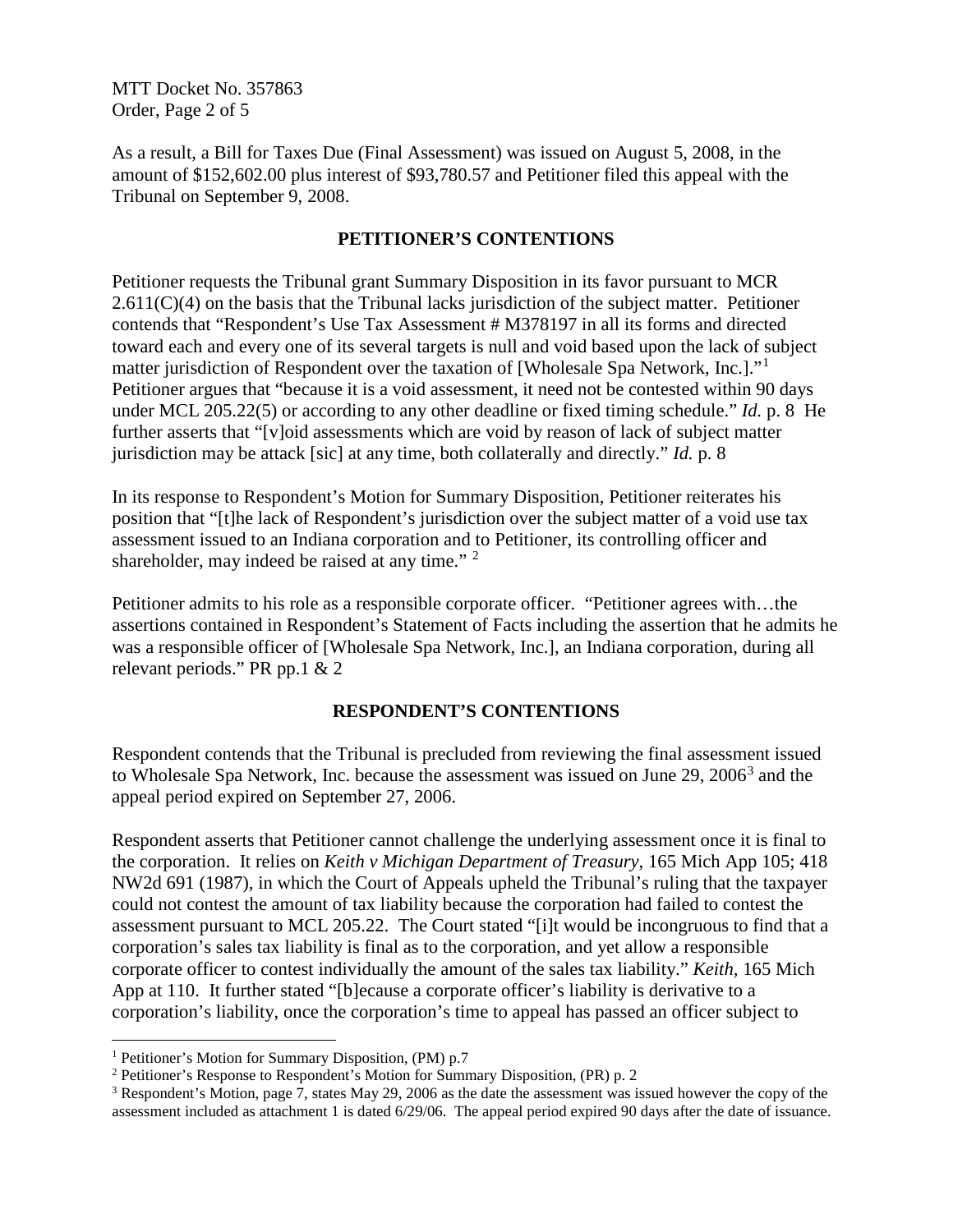MTT Docket No. 357863 Order, Page 3 of 5

personal liability under MCL 205.27a(5) cannot contest the amount of the corporate underlying tax liability." *Id.* at 109 – 111.

Respondent also cites *Department of Treasury v Escanaba Flying Services*, unpublished opinion per curiam of the Michigan Court of Appeals (COA Docket No. 224242), which found that Escanaba's failure to file an appeal under MCL 205.22 precluded it from challenging the validity of the assessment in an action brought by the Department to collect the unpaid use tax. The Court found that MCL 205.22 unambiguously states that an uncontested assessment is not reviewable by any method of direct or collateral attack.

Respondent contends that Petitioner was a responsible corporate officer for Wholesale Spa Network, Inc. and that he is personally liable for the company's unpaid taxes. Respondent submitted numerous documents purported to have been signed by Petitioner and which Respondent believes are prima facie evidence of his responsibility as a corporate officer. Those documents included Registration for Michigan Taxes, Annual Returns for Sales, Use and Withholding Taxes, Combined Returns for Michigan Taxes, Notice of Change or Discontinuance, Power of Attorney, Michigan Department of Treasury Nexus Questionnaire, and the Minutes of the Annual Meeting of the Board of Directors for 2003. Respondent also recalled in its Motion for Summary Disposition that "Petitioner's counsel, at the prehearing conference in this matter, stated that he would stipulate to Petitioner being a responsible officer." RM pp. 2 & 3.

## **FINDINGS OF FACT**

- 1. Respondent issued Assessment M378197 for use tax in the amount of \$152,602.00 plus interest of \$80,029.99, to Wholesale Spa Network, Inc. on June 29, 2006, and Wholesale Spa Network, Inc. did not appeal the assessment. As such, that assessment became final on September 27, 2006.
- 2. Petitioner was the owner and president Wholesale Spa Network, Inc. Petitioner signed the form 518, Registration for Michigan Taxes as owner of Wholesale Spa Network, Inc. on September 9, 2005. Petitioner also signed Sales, Use and Withholding forms as owner, on behalf of Wholesale Spa Network, Inc. in 2004, 2005 and 2006.
- 3. Respondent issued Assessment M378197 for use tax in the amount of \$152,602.00 plus interest of \$93,780.57 to Petitioner on August 5, 2008, and Petitioner admits that he was a responsible corporate officer of Wholesale Spa Network, Inc.

## **STANDARD OF REVIEW**

Petitioner moves for Summary Disposition pursuant to MCR 2.116( $C$ )(4), which states as a basis for granting a Motion for Summary Disposition "[t]he court lacks jurisdiction of the subject matter."

Respondent moves for Summary Disposition pursuant to MCR 2.116(C)(8) and (C)(10). The applicable standard of review for a (C)(8) motion requires the Tribunal to test the legal sufficiency of the Complaint and grant the Motion only if claims are so clearly unenforceable as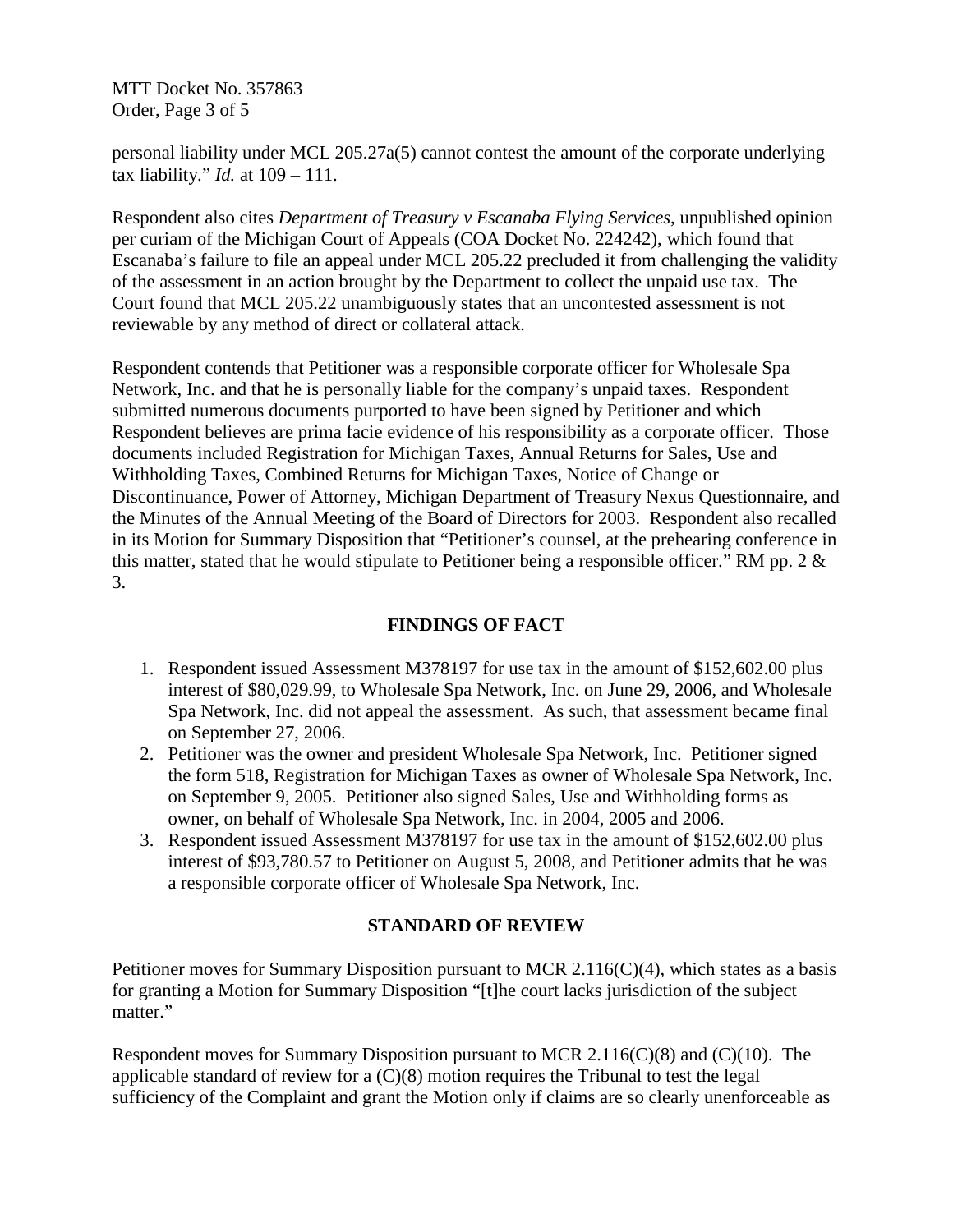MTT Docket No. 357863 Order, Page 4 of 5

a matter of law that no factual development could possibly justify recovery.<sup>[4](#page-3-0)</sup> As for  $(C)(10)$ , a motion will be granted if the documentary evidence demonstrates that there is no genuine issue of material fact and the moving party is entitled to judgment as a matter of law.<sup>[5](#page-3-1)</sup> The moving party bears the initial burden of supporting his position by presenting his documentary evidence for the court to consider.<sup>[6](#page-3-2)</sup> The burden then shifts to the opposing party to establish that a genuine issue of disputed fact exists. *Id.*

Respondent also contends that there is a basis for a Motion for Summary Disposition under MCR 2.116(C)(4), as the Tribunal lacks subject matter jurisdiction over this appeal due to Petitioner's untimely appeal. $<sup>7</sup>$  $<sup>7</sup>$  $<sup>7</sup>$ </sup>

# **CONCLUSIONS OF LAW**

Petitioner asks the Tribunal to grant his Motion for Summary Disposition pursuant to MCR 2.116(C)(4) based on his allegation that the Tribunal lacks subject matter jurisdiction. However Petitioner's arguments are seemingly in support of his contention that Respondent did not have authority to issue the underlying assessment and therefore, the assessment at issue is null and void. Petitioner is, however, confused or, at best, misled over the proper grounds upon which this Tribunal may grant Summary Disposition.

Regardless, Petitioner's challenge of the underlying use tax assessment is misplaced. In fact, the Tribunal does lack jurisdiction to review the validity of the final assessment issued to Wholesale Spa Network, Inc. MCL 205.22 precludes any challenge to the validity of an assessment as a defense in the collection on the assessment once it becomes final. The statute provides in part:

- (1) A taxpayer aggrieved by an assessment, decision, or order of the department may appeal the contested portion of the assessment, decision, or order to the tax tribunal within 35 days, or to the court of claims within 90 days after the assessment, decision, or order…
- (4) The assessment, decision, or order of the department, if not appealed in accordance with this section, is final and is not reviewable in any court by mandamus, appeal, or other method of direct or collateral attack.

The statute unambiguously states that an uncontested assessment is not reviewable by any method of direct or collateral attack. Petitioner believes the statute of limitations to appeal the assessment is open ended by virtue of the assessment being void. The Tribunal disagrees.

Petitioner had the opportunity to contest the original assessment but chose not to pursue his appeal rights. The result was a final assessment. Petitioner may have received misguided advice

<span id="page-3-0"></span> <sup>4</sup> *Ladd v Ford Consumer Finance Co, Inc,* 217 Mich App 119; 550 NW2d 826 (1996).

<span id="page-3-1"></span><sup>5</sup> *Smith v Globe Life Insurance*, 460 Mich 446, 454-455; 597 NW2d 28 (1999).

<span id="page-3-2"></span><sup>6</sup> *Neubacher v Globe Furniture Rentals,* 205 Mich App 418, 420; 522 NW2d 335 (1994).

<span id="page-3-3"></span> $<sup>7</sup>$  Petitioner's appeal was, however, filed within 35 days of the issuance of the final notice of assessment and was</sup> timely.